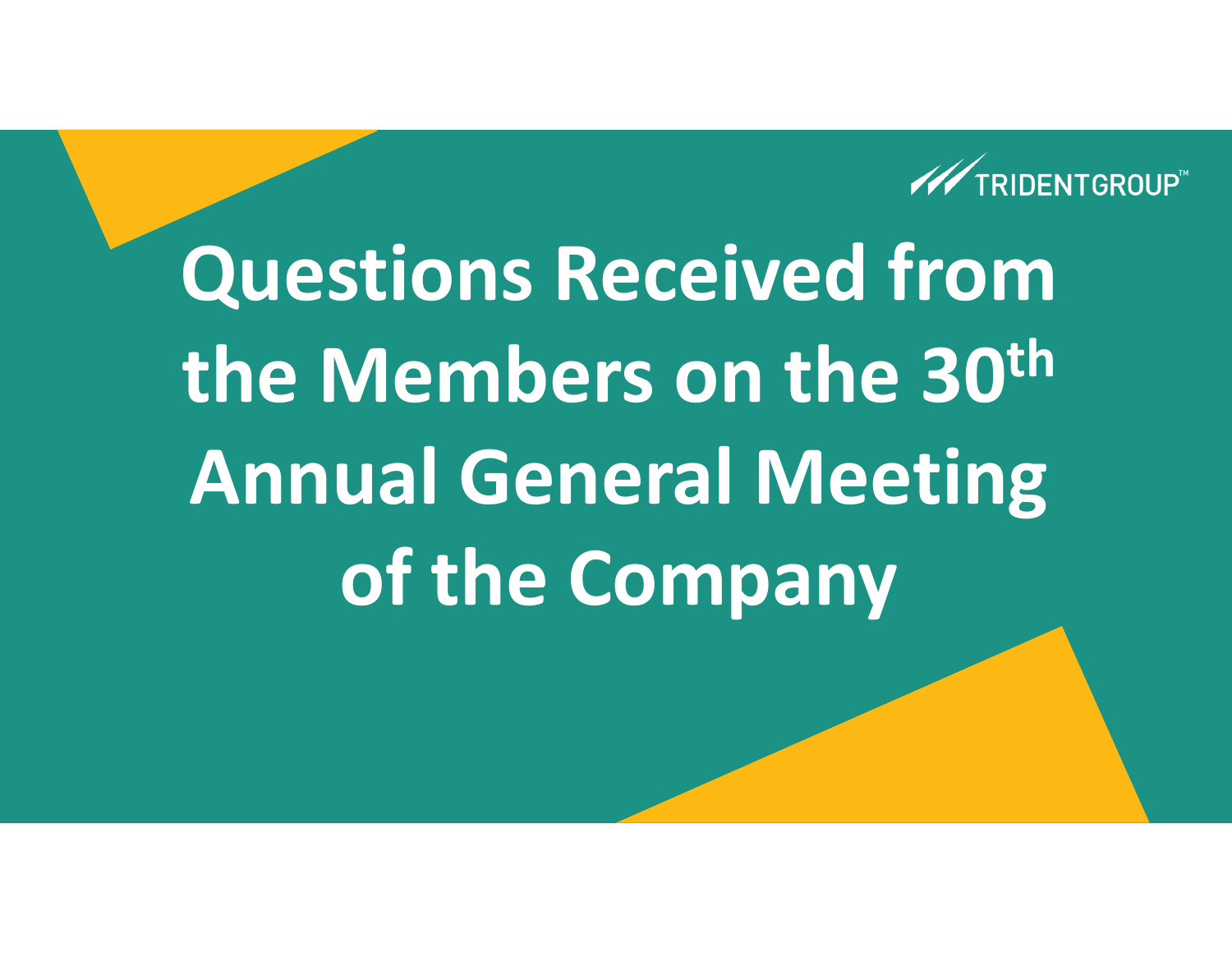# **Safe Harbour**

This presentation has been prepared by Trident Limited (the **"Company"**) for general information purposes only, without regard to any specific objectives, suitability, financial situations and needs of any particular person and does not constitute any recommendation or form part of any offer or invitation, directly or indirectly, in any manner, or inducement to sell or issue, or any solicitation of any offer to purchase or subscribe for, any securities of the Company, nor shall it or any part of it or the fact of its distribution form the basis of, or be relied on in connection with, any contract or commitment therefor. This presentation does not solicit any action based on the material contained herein. Nothing in this presentation is intended by the Company to be construed as legal, accounting or tax advice.

This presentation has been prepared by the Company based upon information available in the public domain. This presentation has not been approved and will not or may not be reviewed or approved by any statutory or reaulatory authority in India or by any Stock Exchange in India. This presentation may include statements which may constitute forward-looking statements. The actual results could differ materially from those projected in any such forward-looking statements because of various factors. The Company assumes no responsibility to publicly amend, modify or revise any forward-looking statements, on the basis of *any subsequent developments, information or events, or otherwise.*

This presentation contains certain forward-looking statements relating to the business, financial performance, strategy and results of the Company and/ or the industry in which it operates. Forward-looking statements are statements concerning future circumstances and results, and any other statements that are not historical facts, sometimes identified by the words including, without limitation "believes", "expects", "predicts", "intends", "projects", "plans", "estimates", "aims", "foresees", "anticipates", "targets", and similar expressions. The forward-looking statements, including those cited from third party sources, contained in this presentation are based on numerous assumptions and are uncertain and subject to risks. A multitude of factors including, but not limited to, changes in demand, competition and technology, can cause actual events, performance or results to differ significantly from any anticipated development. Neither the Company nor its affiliates or advisors or representatives nor any of its or their parent or subsidiary undertakings or any such person's officers or employees quarantees that the assumptions underlying such forward-looking statements are free from errors nor does either accept any responsibility for the future accuracy of the forward-looking statements contained in this presentation or the actual occurrence of the forecasted developments. Forward-looking statements speak only as of the date of this presentation and are not quarantees of future performance. As a result, the Company expressly disclaims any obligation or undertaking to release any update or revisions to any forward-looking statements in this presentation as a result of any change in expectations or any change in events, conditions, assumptions or circumstances on which these forward looking statements are based. Given these uncertainties and other factors, viewers of this presentation are cautioned not to place undue reliance on these forward-looking statements.

The information contained in these materials has not been independently verified. None of the Company, its directors, promoter or affiliates, nor any of its or their respective employees, advisers or representatives or any other person accepts any responsibility or liability whatsoever, whether arisina in tort, contract or otherwise, for any errors, omissions or inaccuracies in such information or opinions or for any loss, cost or damage suffered or incurred howsoever arising, directly or indirectly, from any use of this presentation or its contents or otherwise in connection with this presentation, and makes no representation or warranty, express or implied, for the contents of this presentation including its accuracy, fairness, completeness or verification or for any other statement made or purported to be made by any of them, or on behalf of them, and nothing in this presentation or at this presentation shall be relied upon as a promise or representation in this respect, whether as to the past or the future. Past performance is not a quide for future performance. The information contained in this presentation is current, and if not stated otherwise, made as of the date of this presentation. The Company undertakes no obligation to update or revise any information in this presentation as a result of new information, future events or otherwise. Any person/ party intending to provide finance/ invest in the shares/ businesses of the Company shall do so after seeking their own professional advice and after carrying out their own due diligence procedure to ensure that they are making an informed decision.

This presentation is not a prospectus, a statement in lieu of a prospectus, an offering circular, an advertisement or an offer document under the Companies Act, 2013, as amended, the Securities and Exchange Board of India (Issue of Capital and Disclosure Reauirements) Reaulations, 2009, as amended, or any other applicable law in India.

This presentation is strictly confidential and may not be copied or disseminated, in whole or in part, and in any manner or for any purpose. No person is authorized to give any information or to make any representation not contained in or inconsistent with this presentation and if given or made, such information or representation must not be relied upon as having been authorized by any person. Failure to comply with this restriction may constitute a violation of the applicable securities laws. Neither this document nor any part or copy of it may be distributed, directly or indirectly, in the United States. The distribution of thi document in certain jurisdictions may be restricted by law and persons in to whose possession this presentation comes should inform themselves about and observe any such restrictions. By reviewing this presentation, you garee to be bound by the foregoing limitations. You further represent and garee that you are located outside the United States and you are permitted under the laws of your jurisdiction to receive *this presentation.*

This presentation is not an offer to sell or a solicitation of any offer to buy the securities of the Company in the United States or in any other jurisdiction where such offer or sale would be unlawful. Securities may not be offered, sold, resold, pledged, delivered, distributed or transferred, directly or indirectly, in to or within the United States absent registration under the Securities Act, except pursuant to an exemption from, or in transaction not subject to, the registration requirements of the Securities Act and in compliance with any applicable securities laws of any state or other jurisdiction of the United States. The Company's securities have not been and will not be registered under the United States Securities Act of 1933, as amended.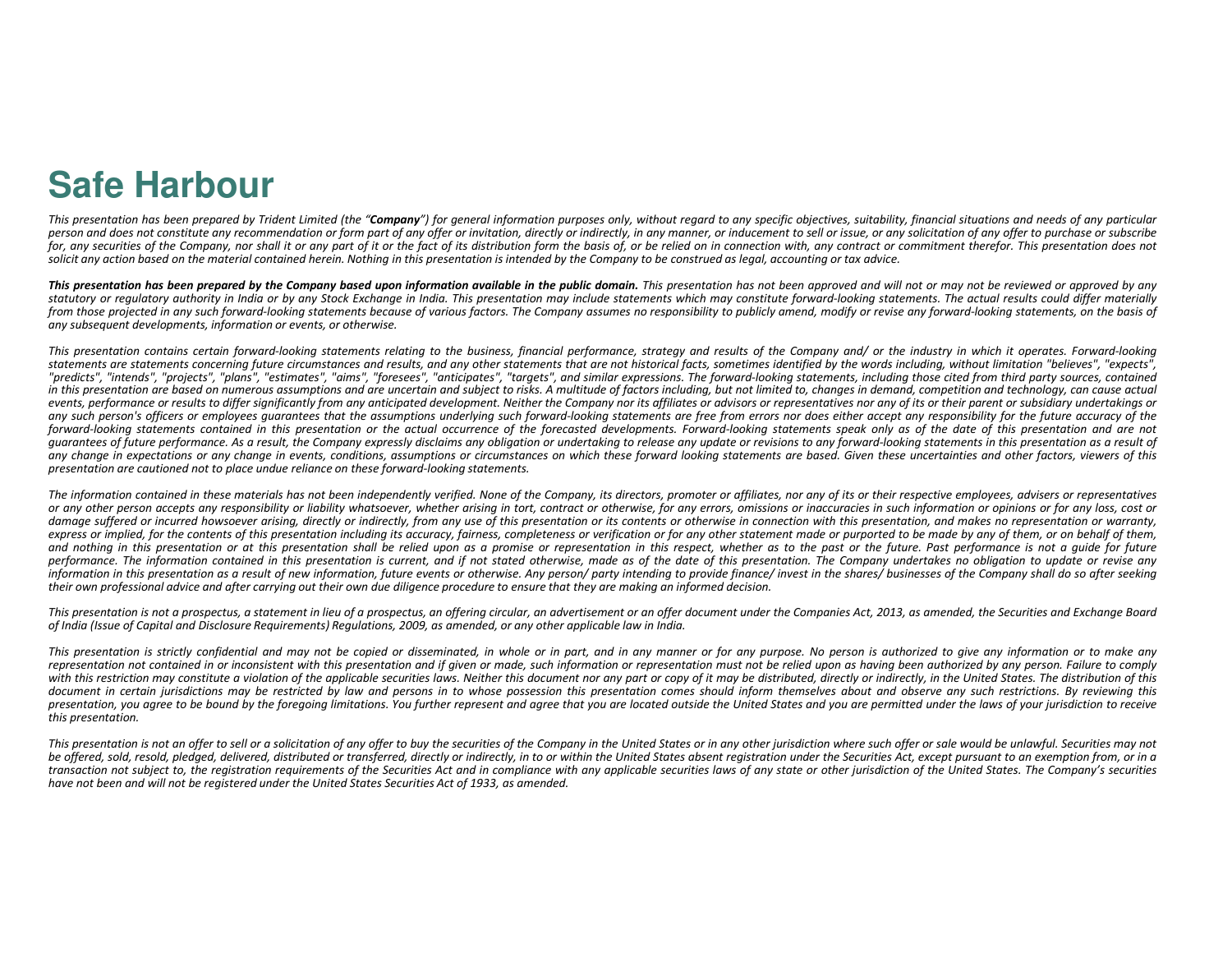

#### Q**What is the impact of Covid-19 on the business operations?**

- • Manufacturing operations were kept on hold since last week of March 2020 and wererestarted only after due approval from statutory authorities in phased manner from 3rdweek of April 2020. A
	- • Dispatches scheduled during the latter part of March 2020 were kept on hold owing tounavailability of logistics during the ongoing lockdown. However, gradually with theease up of restrictions by the authorities, the dispatches have begun on domestic aswell as export front
	- •Currently all the plants are operational.
	- • Limited impact on availability of workforce as both the manufacturing locations haveresidential complexes within premises.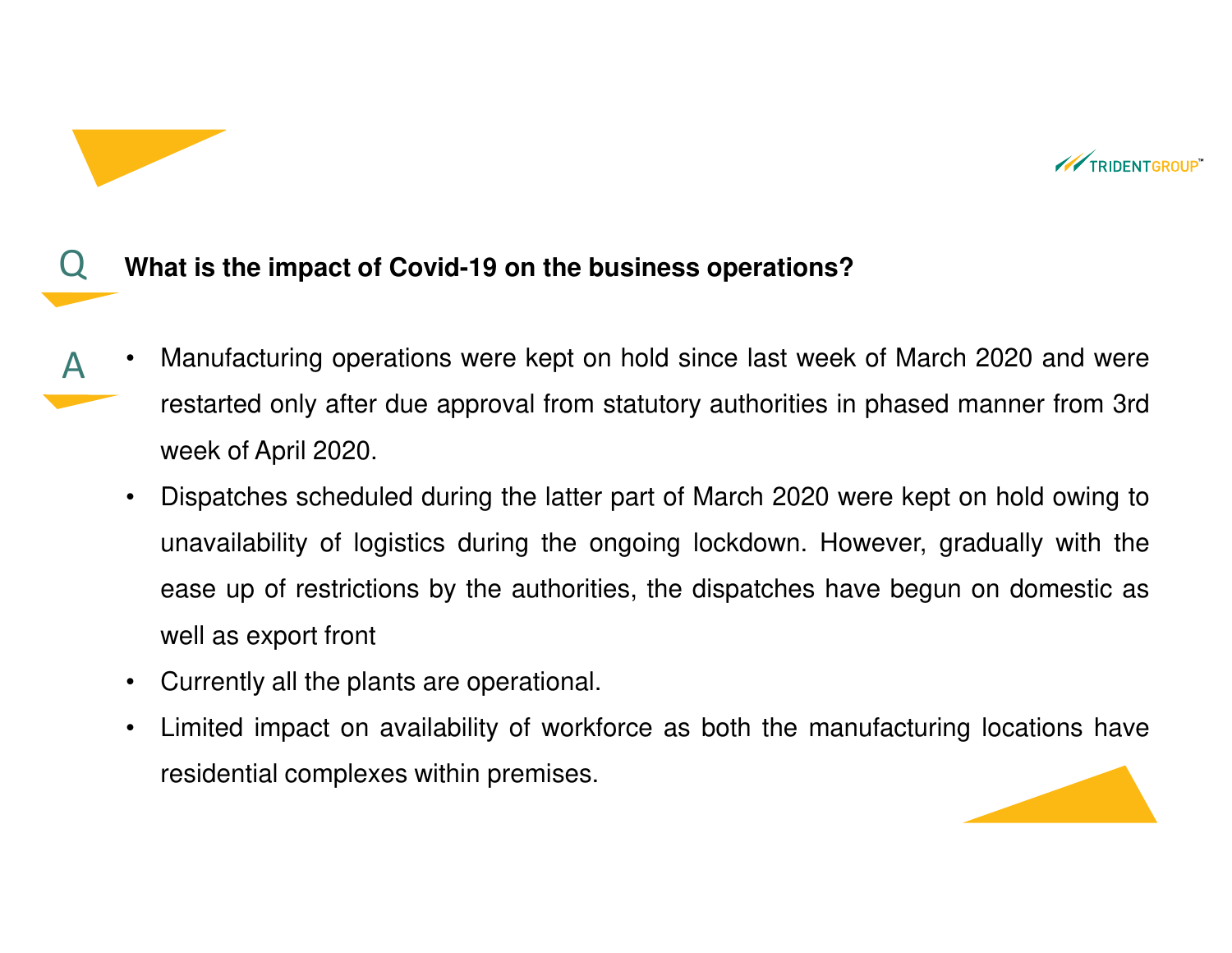

#### QWhat are the steps taken by the company to reduce its fixed cost of operations?

- The company has, during the period of lockdown, reviewed its fixed cost of operations andtaken several initiatives to optimize the costs being incurred including: A
	- •Utilization of internal accruals wherever possible instead of raising fresh borrowings
	- •Introduction of productivity linked variable pay for the employees across cadres
	- $\bullet$  Automation & upgradation of various processes to increase productivity and reducecost of operations

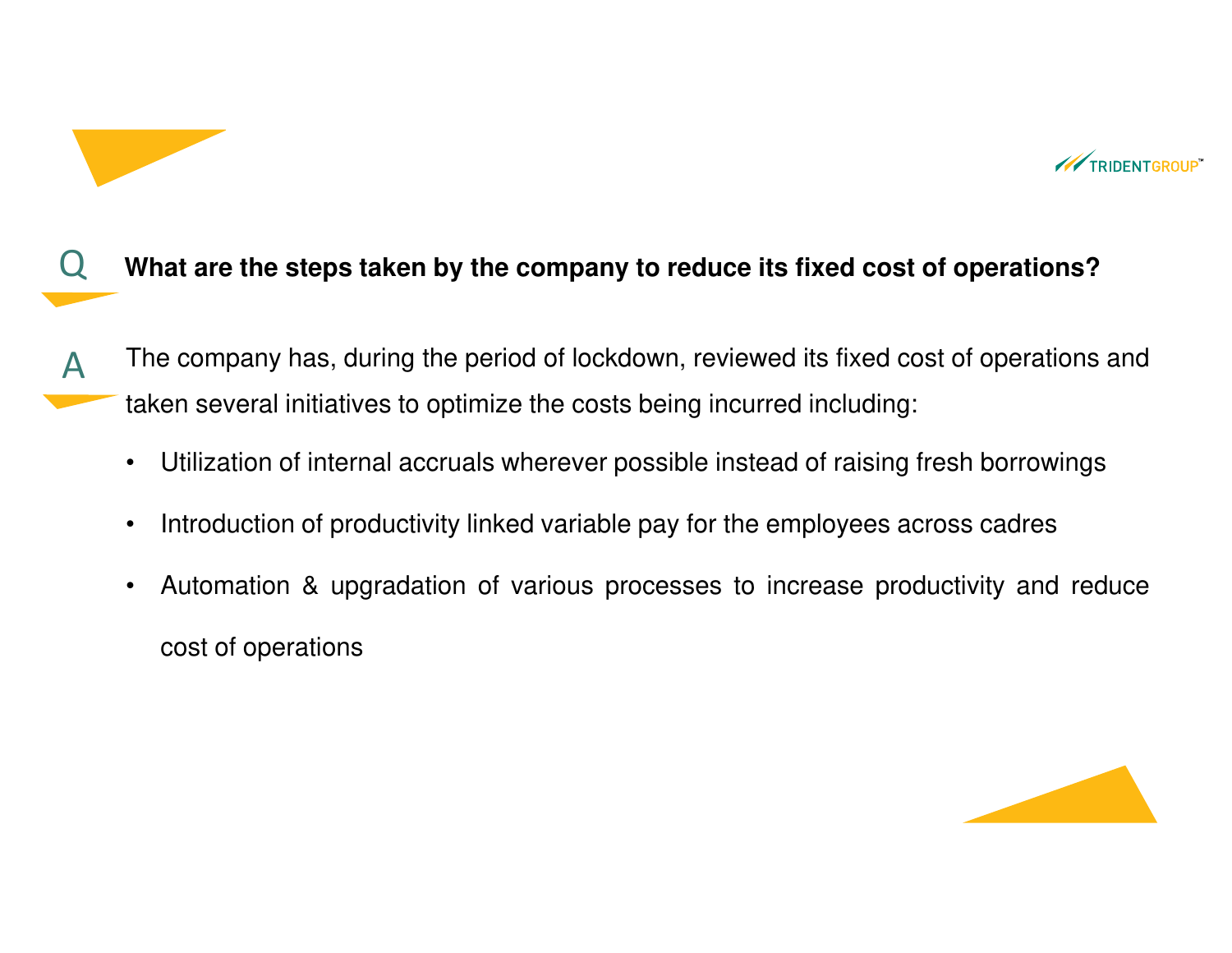

# QWhat is the sales strategy of the company going forward since some of the retailers **in US market are facing stress due to lockdown?**

The company has always followed <sup>a</sup> prudent business policy under which regular reviewof the operational and financial parameters of the customers is undertaken to mitigate andcontrol the risk. In addition to that, the company review credit reports from external agencies to have detailed analysis as well as undertakes credit insurance cover, whereveravailable of its customers from insurance companies. A

The above robust measures will continue to be utilized for the assessment of futuretransactions.

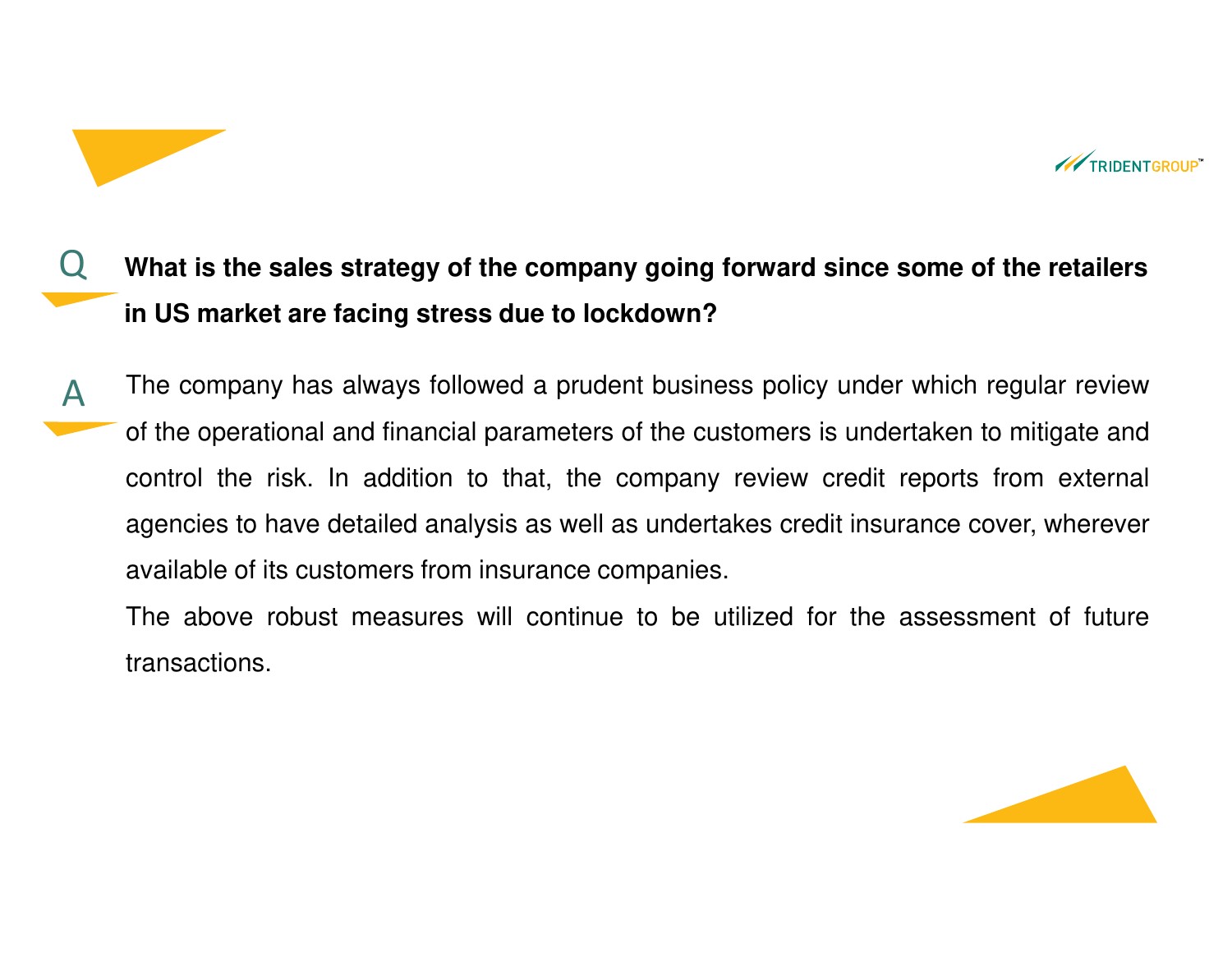

## QHow is the ramp up of capacity utilization since lifting of lockdown?

Post lifting of lockdown, gradual ramp up of capacity utilization has happened in month of April & May 2020A

|                   | <b>UoM</b> | <b>Production</b> |               |
|-------------------|------------|-------------------|---------------|
| <b>Segment</b>    |            | <b>Apr 20</b>     | <b>May 20</b> |
| <b>Bath Linen</b> | <b>MT</b>  | 731               | 2125          |
| <b>Bed Linen</b>  | Mn. Mtrs.  | 0.42              | 1.51          |
| Yarn              | <b>MT</b>  | 1115              | 4386          |
| Paper             | MT         | 2645              | 9851          |

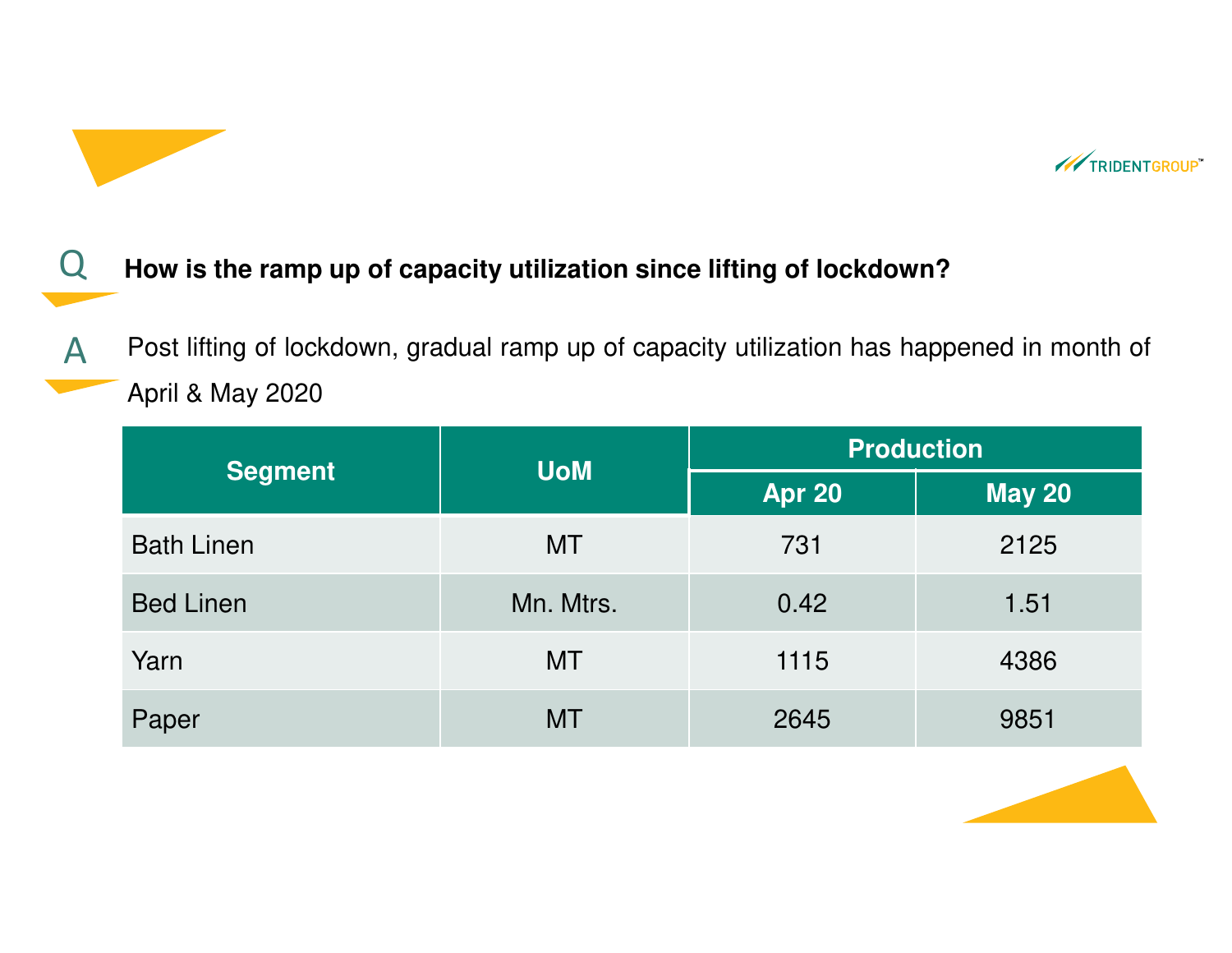

# Tax Outgo of the company has reduced by 55%? What are the reasons?

Q

A

Government of India has reduced Corporate Tax rate from 35% to 25% (including surcharge and ED cess) which is applicable from 1 April'2019. The company has electedto exercise the option and accordingly recognized provision for taxation and re-measuredits deferred tax liabilities leading to impression of reduced tax outgo

| <b>FY 2020</b> | <b>FY 2019</b> |
|----------------|----------------|
| 130.06         | 118.92         |
| (50.65)        | 57.08          |
| (80.65)        | (36.22)        |
| 30.00          | 93.30          |
| 79.41          | 176.00         |
|                |                |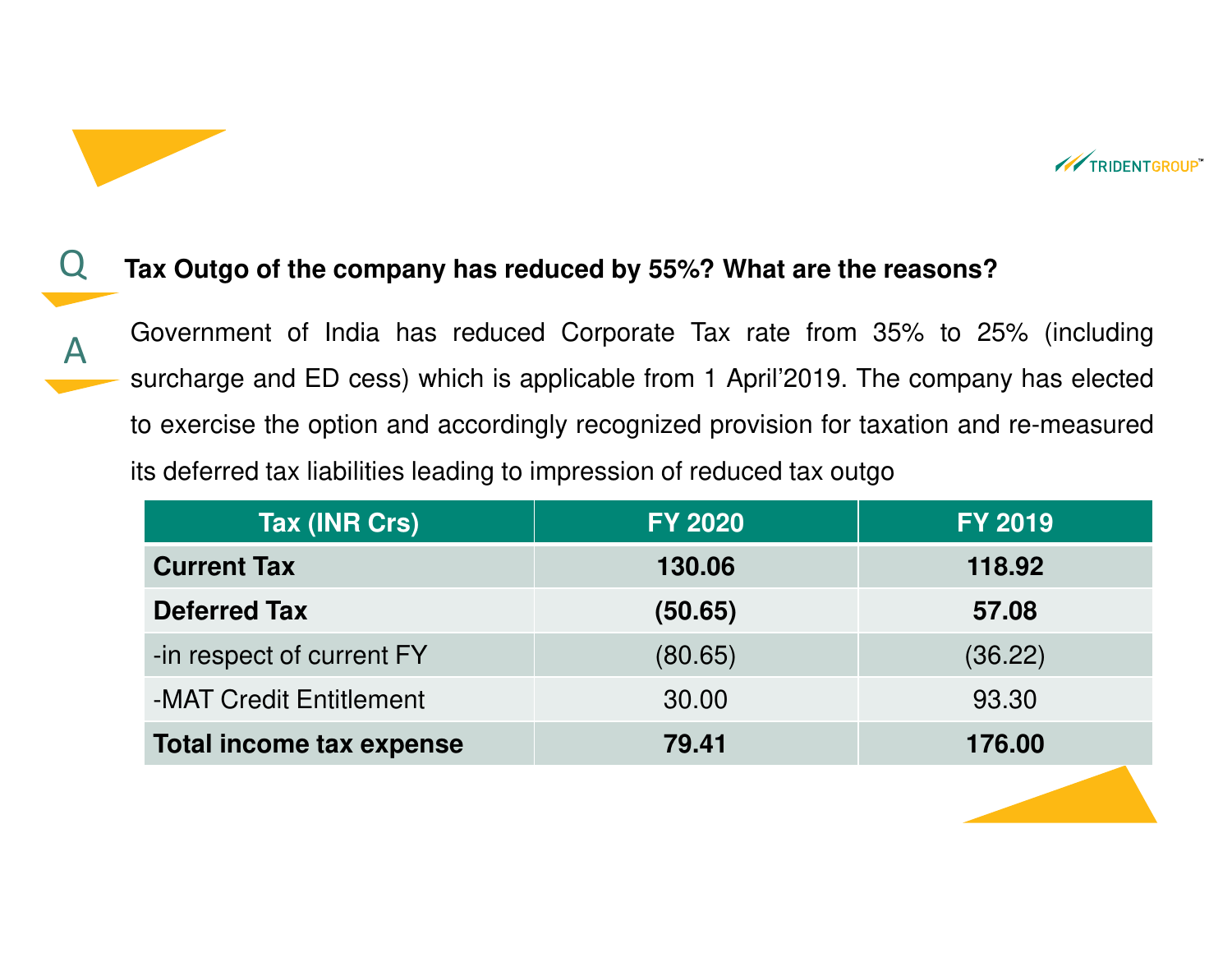

QWhat is the forex position of the company as on the year ended March 2020?

| $\overline{\mathsf{A}}$ | <b>Derivative Financial Instruments (INR Crs)</b>        | <b>FY 2020</b> |
|-------------------------|----------------------------------------------------------|----------------|
|                         | Foreign Exchange forwards Contracts (at forward rate)    | 993.43         |
|                         | -USD                                                     | 974.34         |
|                         | -EURO                                                    | 19.09          |
|                         | Foreign Exchange Option Contracts (at closing spot rate) | 64.18          |
|                         | -USD                                                     | 64.18          |

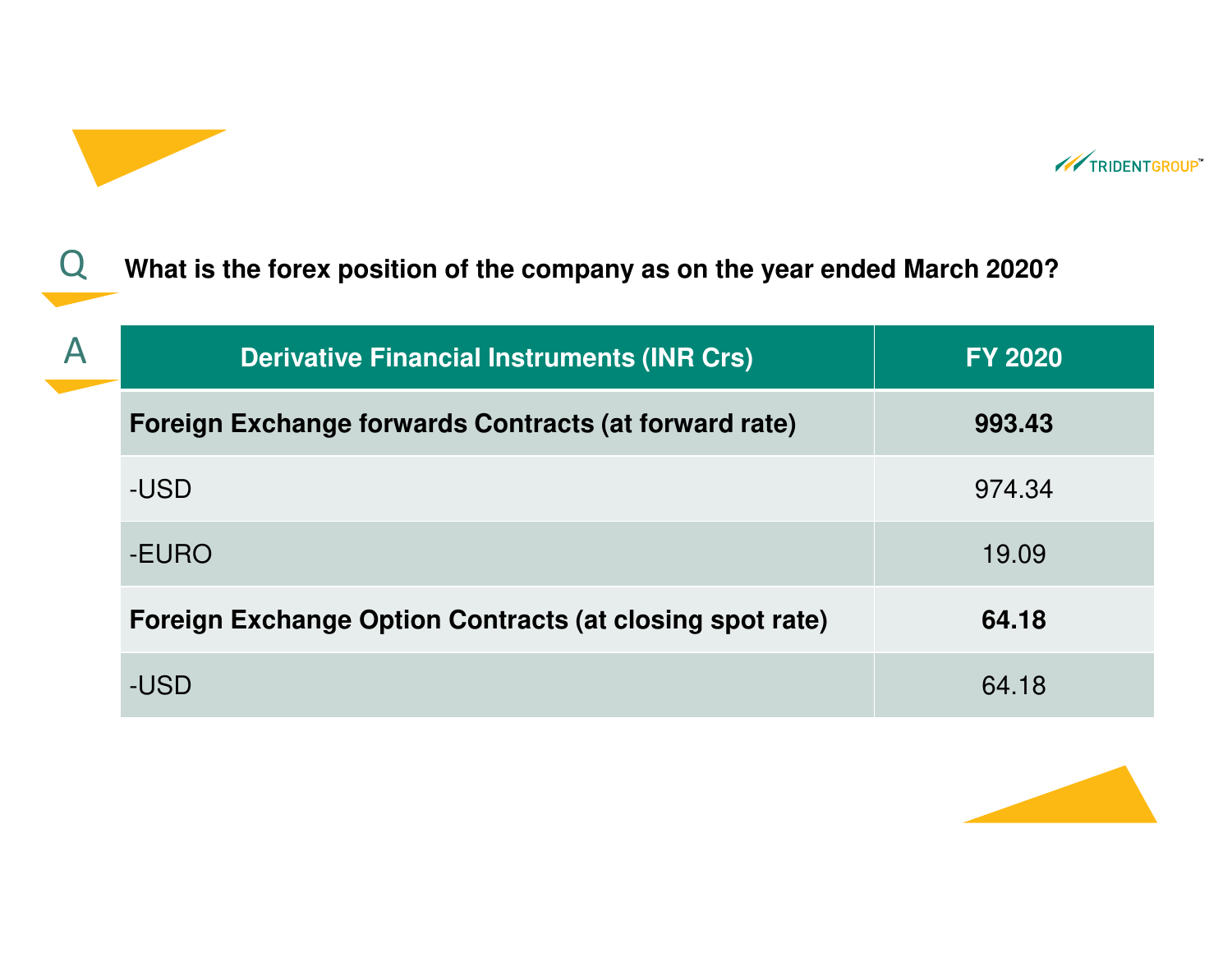

QInventory Breakup into Raw Material, Finished Goods and WIP for FY 2020 vs FY **2019**

| <b>Inventories (INR Crs)</b>                                                                 | <b>FY 2020</b> | <b>FY 2019</b> |
|----------------------------------------------------------------------------------------------|----------------|----------------|
| <b>Raw Material</b><br>(includes INR 0.48 Crs in transit)<br>(Previous Year INR 6.54 Crs)    | 550.80         | 678.54         |
| Work in Progress                                                                             | 113.12         | 128.15         |
| <b>Finished Goods</b><br>(includes INR 8.13 Crs in transit)<br>(Previous Year INR 40.59 Crs) | 152.42         | 122.13         |

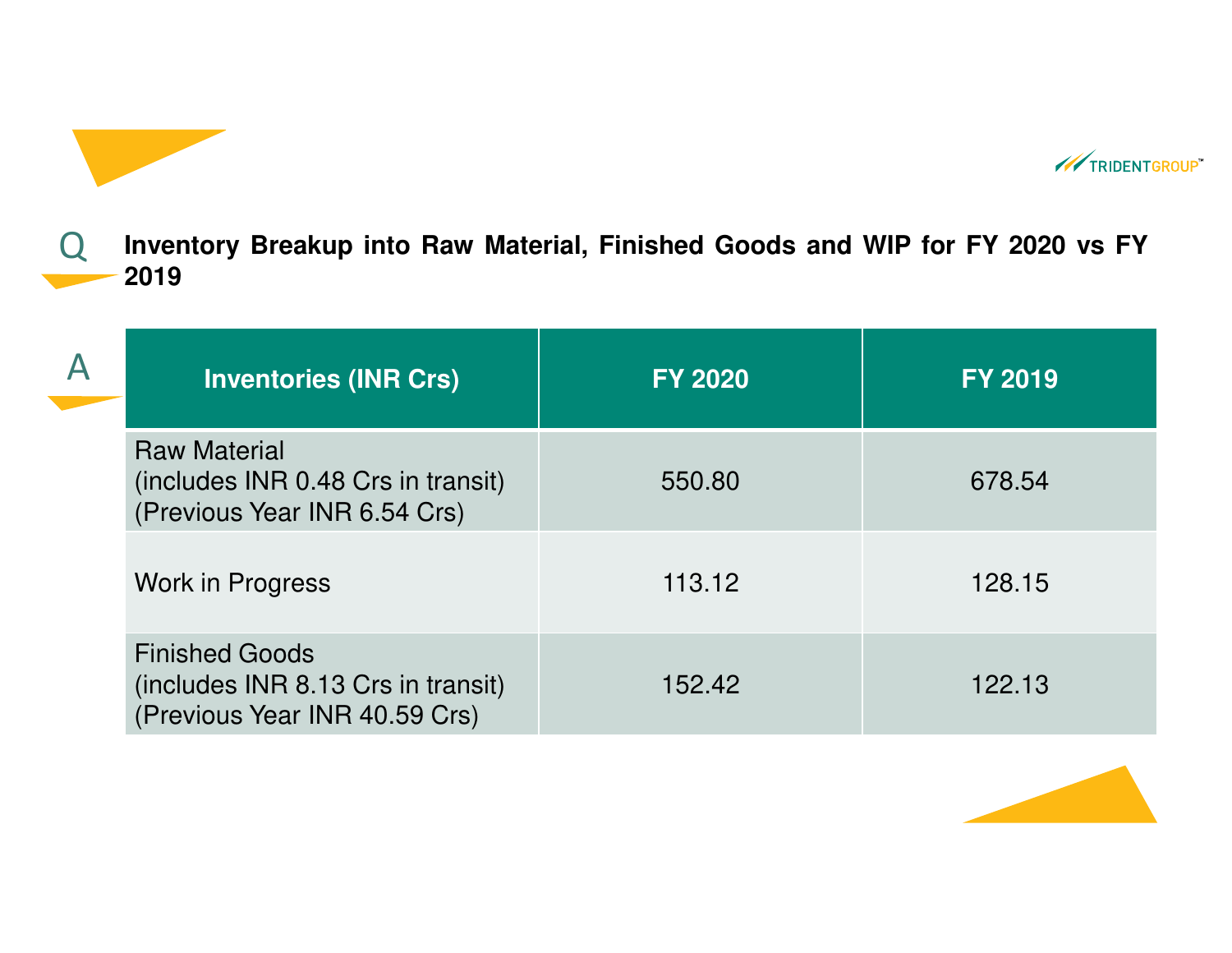

Q

# **What is the geographical distribution of Revenue in FY20?**

| <b>Revenue (INR Crs)</b> | <b>FY 2020</b> | <b>FY 2019</b> |
|--------------------------|----------------|----------------|
| India                    | 2068.29        | 2237.81        |
| <b>USA</b>               | 1423.45        | 1542.15        |
| <b>Rest of the World</b> | 1207.72        | 1439.56        |
| <b>Total</b>             | 4699.46        | 5219.52        |

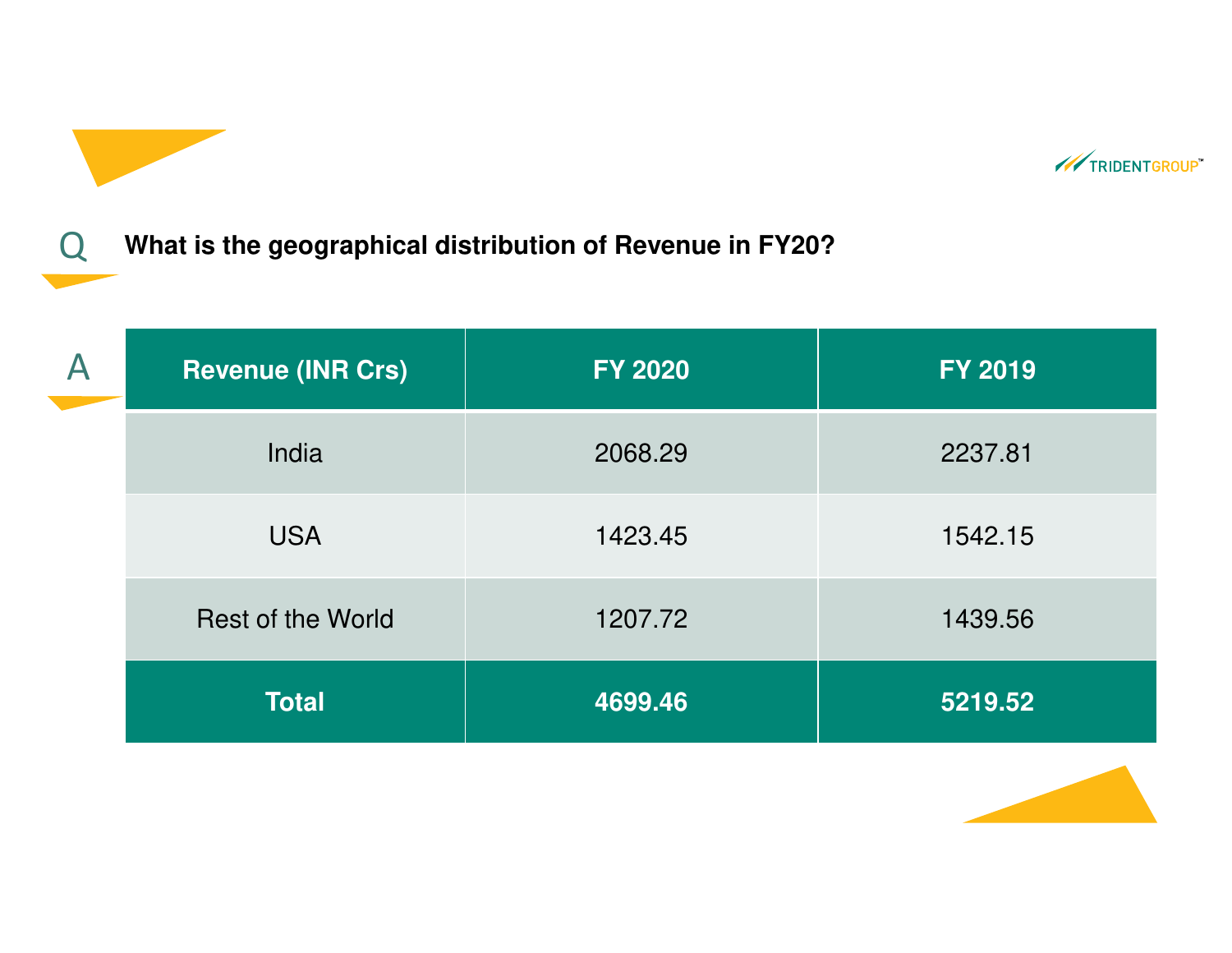

# QUpdate on the Export Incentive Scheme announced by Govt. to replace MEIS? How much will be the benefit that will be available under new scheme?

Company is presently receiving following export benefits:

A

| <b>Export Benefits</b>           | <b>Home Textiles</b> |
|----------------------------------|----------------------|
| <b>Duty Drawback</b>             | 2.6%                 |
| Rebate of Central & State Levies | 8.2%                 |

Additional benefit of MEIS of 4% retrospectively withdrawn from Mar 2019

The government has introduced benefits under RoDTEP (Remission of Duties or Taxes onExport Product) scheme for the industry which may provide additional impetus to textilesector in coming years. However, the industry is awaiting further clarification on thebenefits and applicability under the proposed scheme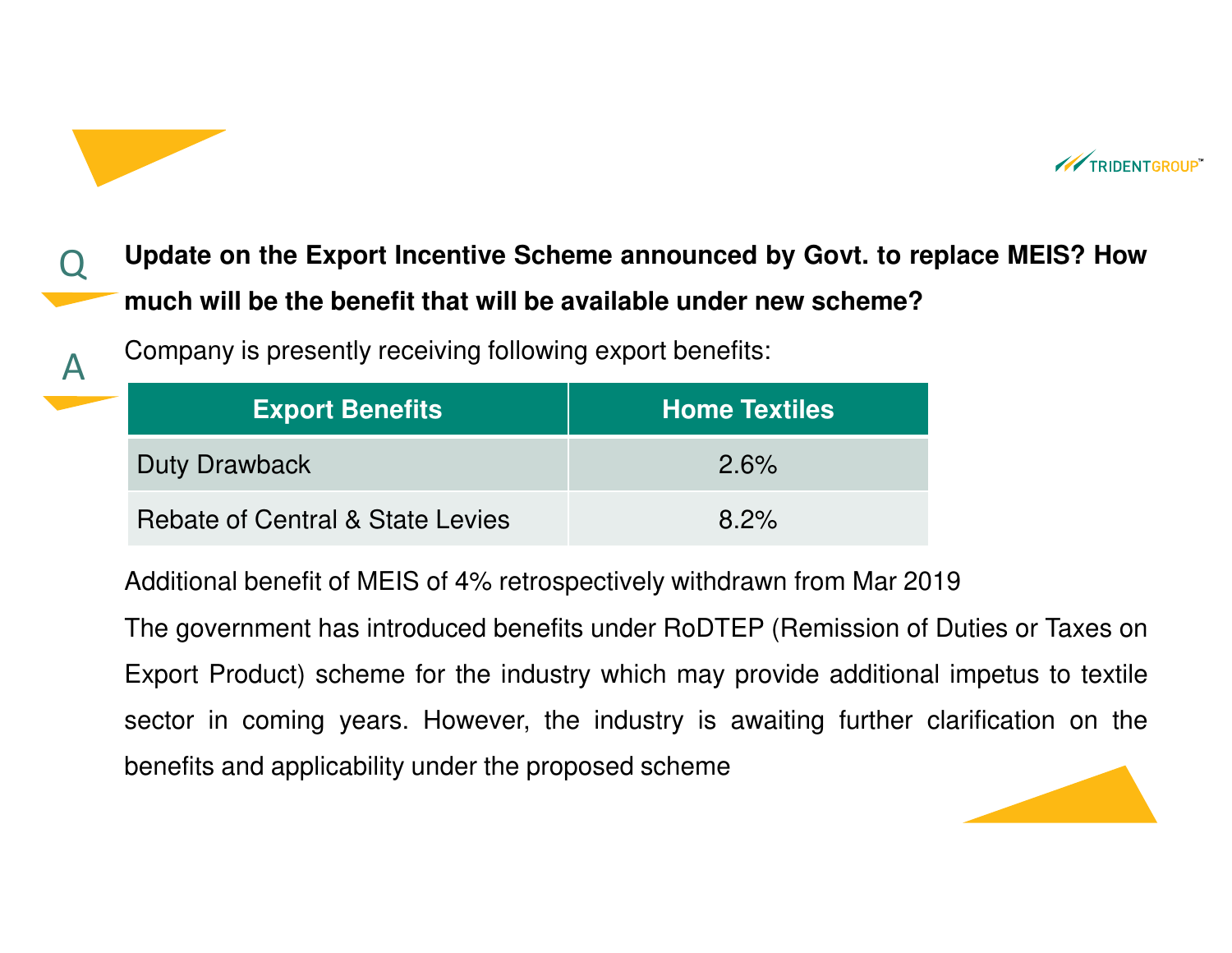

# QWhat has been the company's efforts to reduce its debt commitments and become **net debt free in future?**

The company has undertaken several initiatives over the years to reduce its debt commitments including prepayments of high cost loans, reduction in working capital utilization through retention of cash accruals, other measures to reduce CTC cycle andbuild up cash reserves. A

Owing to the above initiatives the debt levels of the company have reduced by INR <sup>1100</sup> Crores since FY 2017 to level of INR 1614 Crores at end of FY 2020 (including INR 729Crores reduction from FY 19 to FY 20)

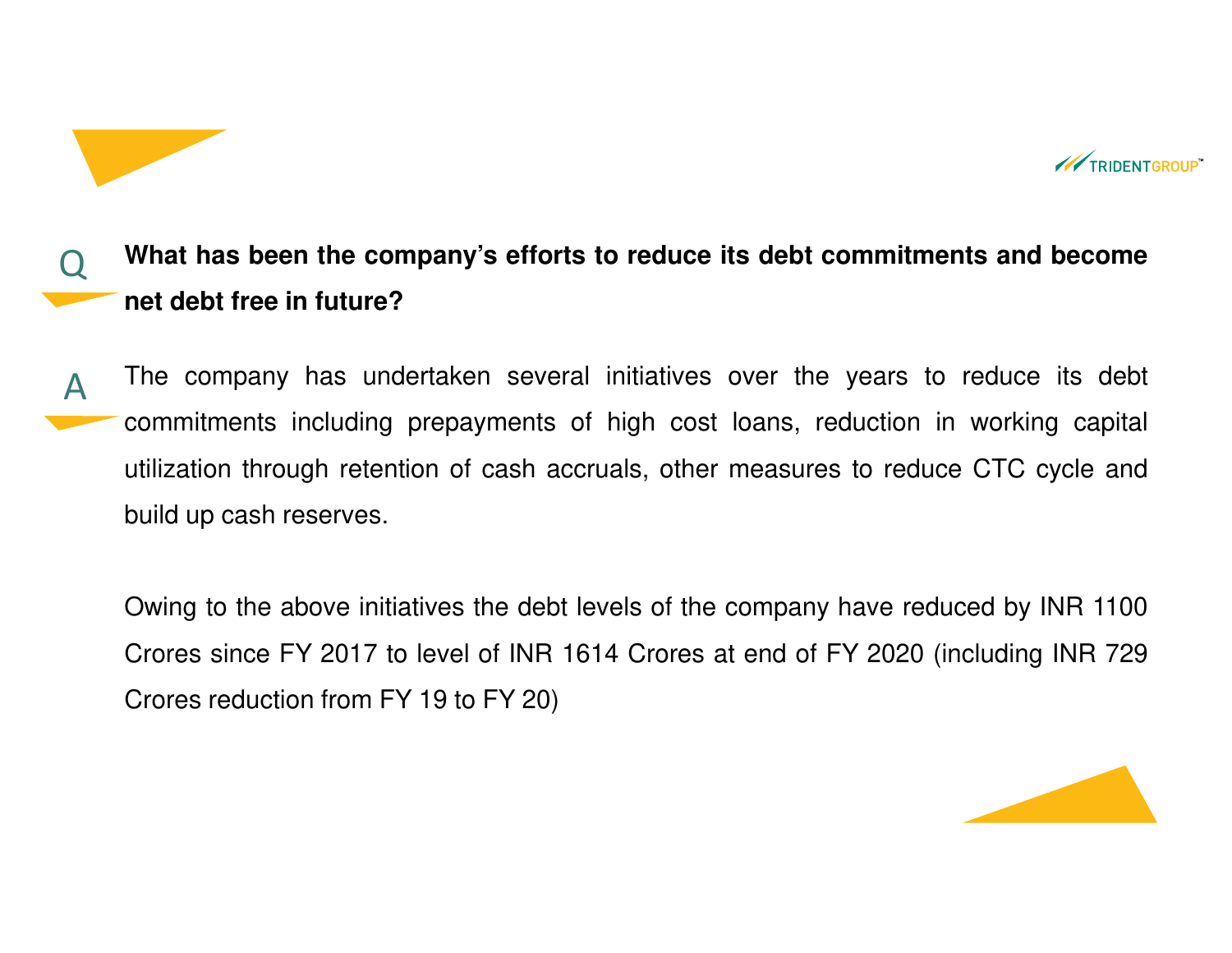

## QAre there any guarantee commitments undertaken by the company on behalf of its **subsidiaries or associates?**

As on date, there are no guarantee commitments undertaken by the company on behalf of its subsidiaries or associates. A

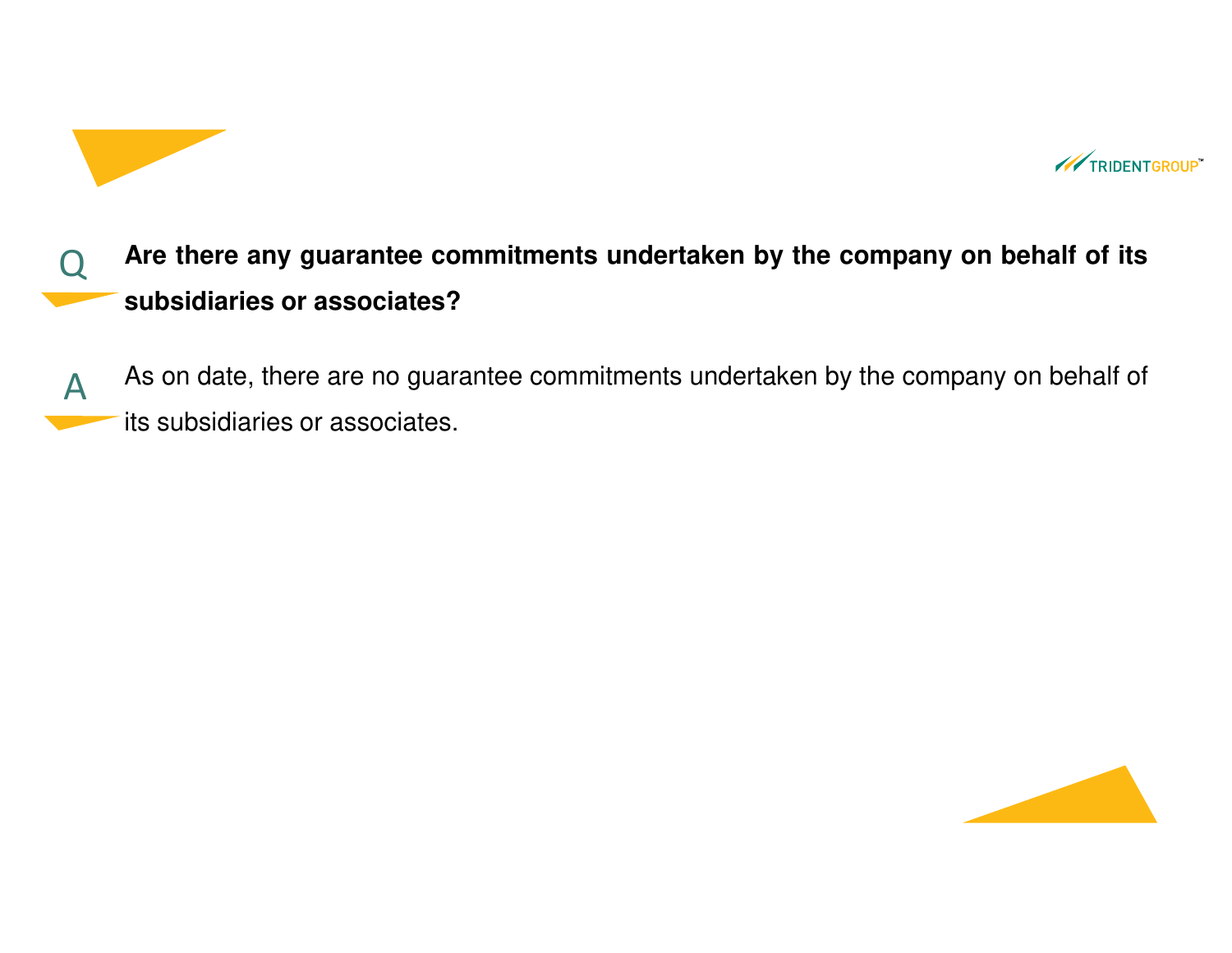

## QWhat is the current manufacturing capacity of PPE kits, revenue and future plans?

Our Tri-Safe PPEs are currently produced for consumption and usage in the domesticmarket. We are supplying PPEs to state government bodies and organizations. They areavailable in open market as well for health sector. Beginning with 500 units day, wecurrently have manufacturing capacity to produce 10,000 PPE's per day. We ventured into PPE production at the very outset of the COVID-19 in India which was in early April. We have been able to dedicate <sup>a</sup> part of our cutting & stitching facilities to manufacture PPEs which can be further expanded to meet any surge in demand. With theinfrastructure in place, optimised manufacturing capabilities and skilled workforce we arenot facing any challenges currently. A

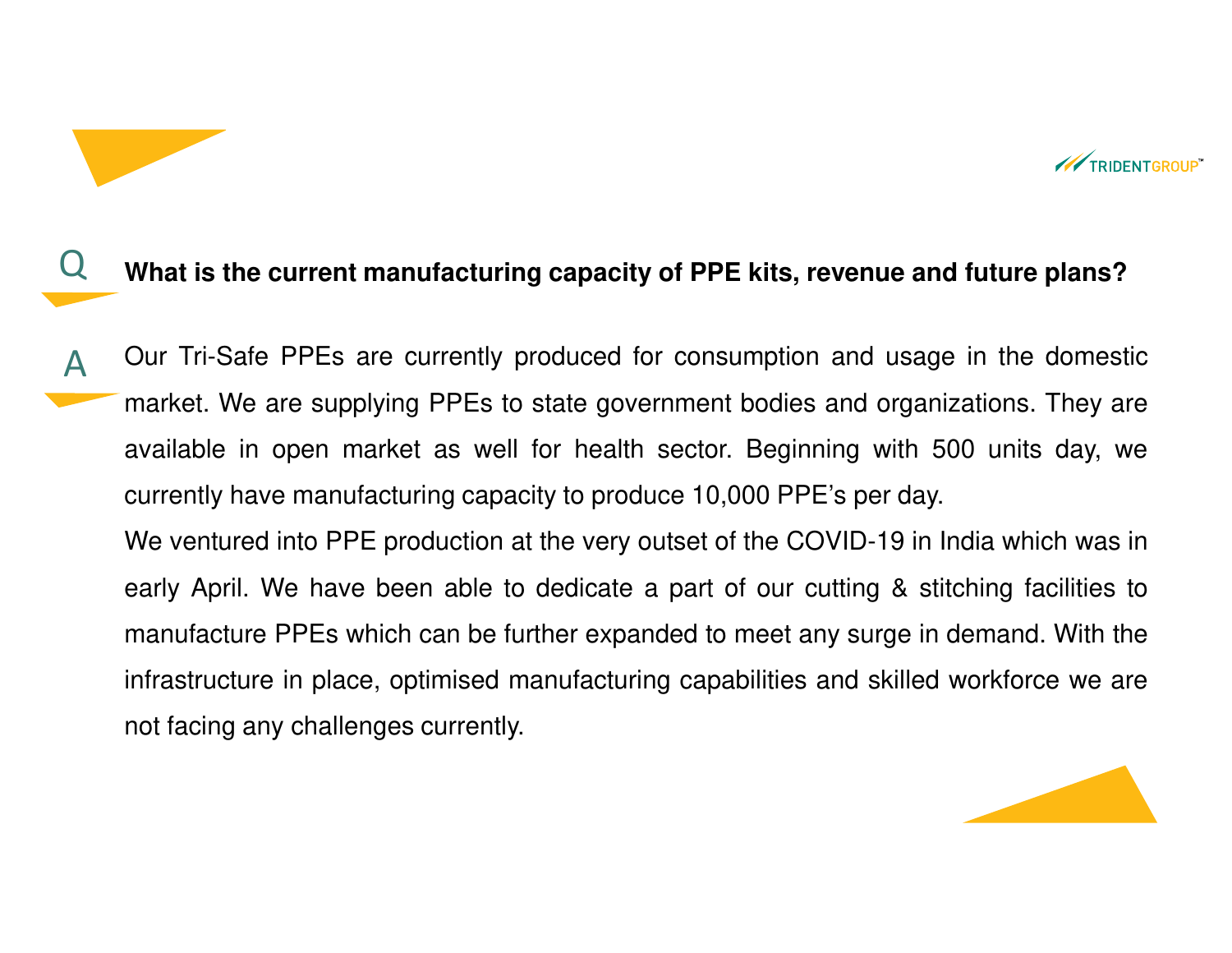

## Q**Are there any plans to segregate the paper business?**

The company from time to time look the various options keeping in view the existingfinancial strength of the business and operational parameters. As on date, the companydoes not have any plan to segregate the paper business. However, the company will keeplooking at various options in the future to enhance the value for stakeholders. A

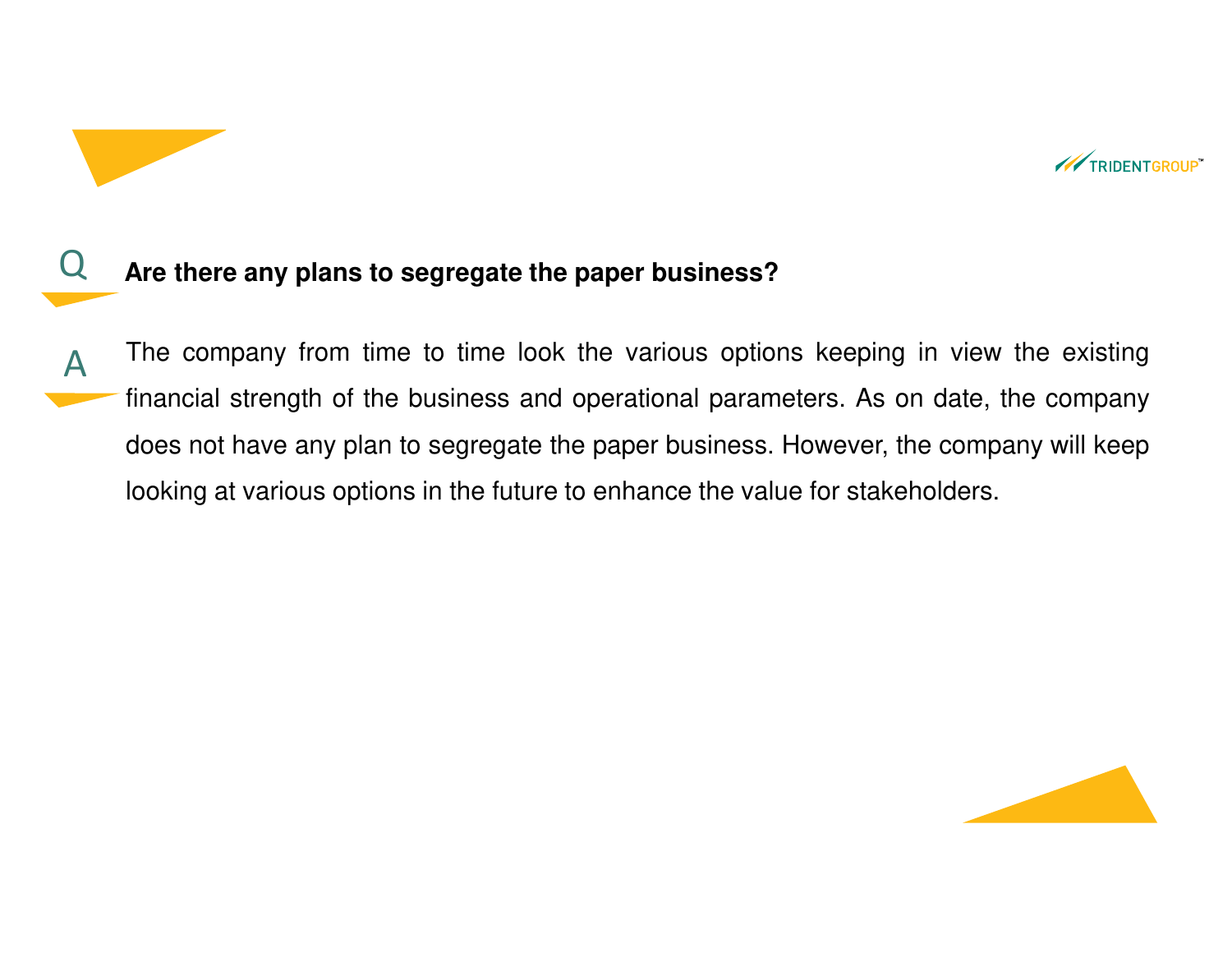

#### Q**Status of the capex plans announced in last <sup>1</sup> year?**

The capex project being undertaken by the company before the Covid-19 was YarnManufacturing units and Paper Upgradation project which are currently being reviewedowing to Covid-19 situation. The company is reassessing the implementation scheduleand viability in view of the changed economic scenario. A

| <b>Capex Plans</b>               | <b>Capacity Addition</b> | <b>Cost of Project</b> |
|----------------------------------|--------------------------|------------------------|
| <b>Yarn Expansion Project</b>    | 48482 TPA                | <b>INR 1140 Crs</b>    |
| <b>Paper Upgradation Project</b> | 20000 TPA                | <b>INR 222 Crs</b>     |

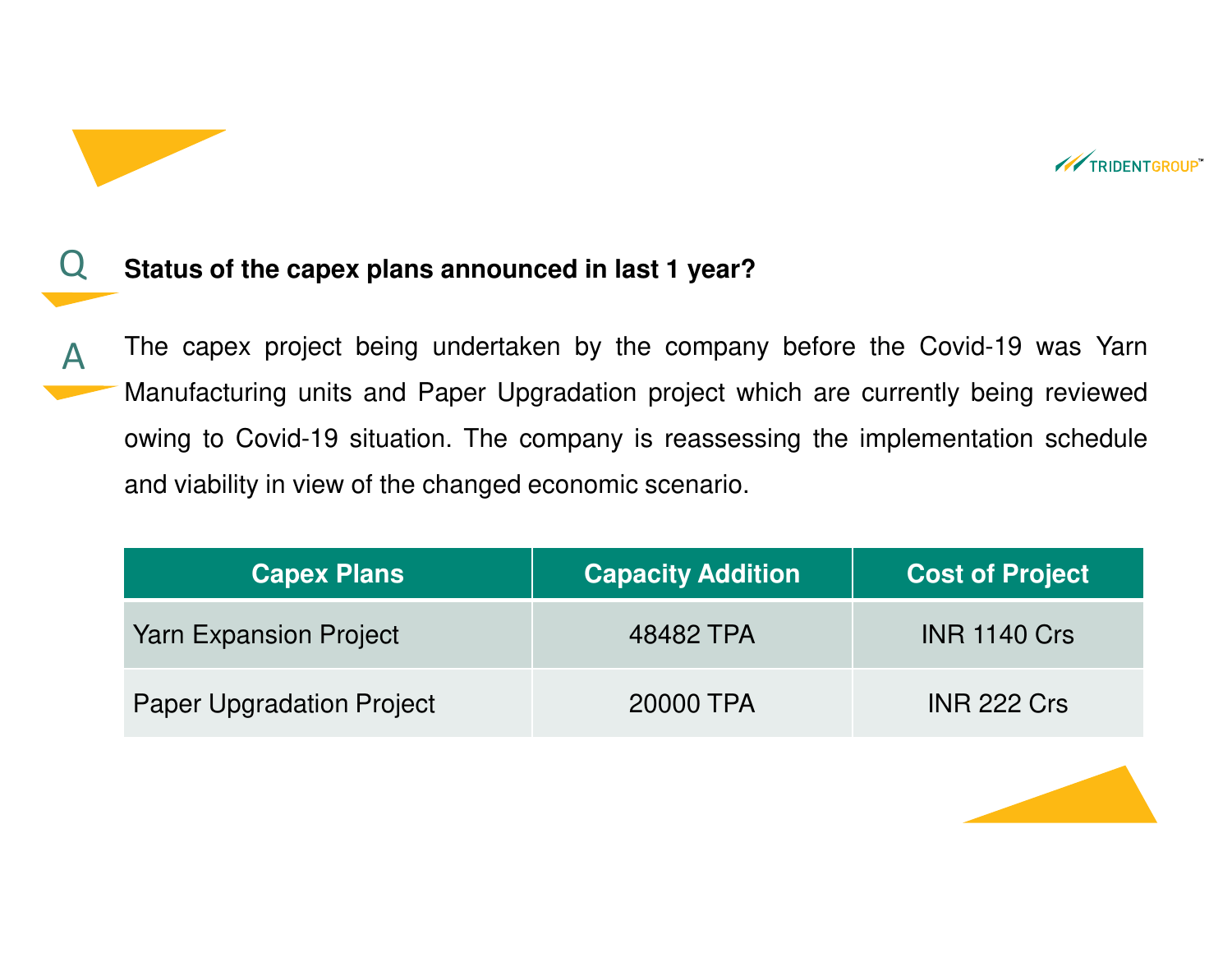

#### $\boldsymbol{\mathsf{Q}}$ **What is the purpose of raising the funds through QIP and NCD?**

The same is enabling resolution which the company gets approval from shareholders onannual basis in AGMA

The company shall utilize the proceeds for business purposes, including but not limited toaugmenting financial resources for organic/ inorganic growth opportunities, meeting the capital requirements of the ongoing consolidation process, meeting and satisfaction of working capital requirements, repayment of existing borrowings, general corporatepurposes and financing investment opportunities.